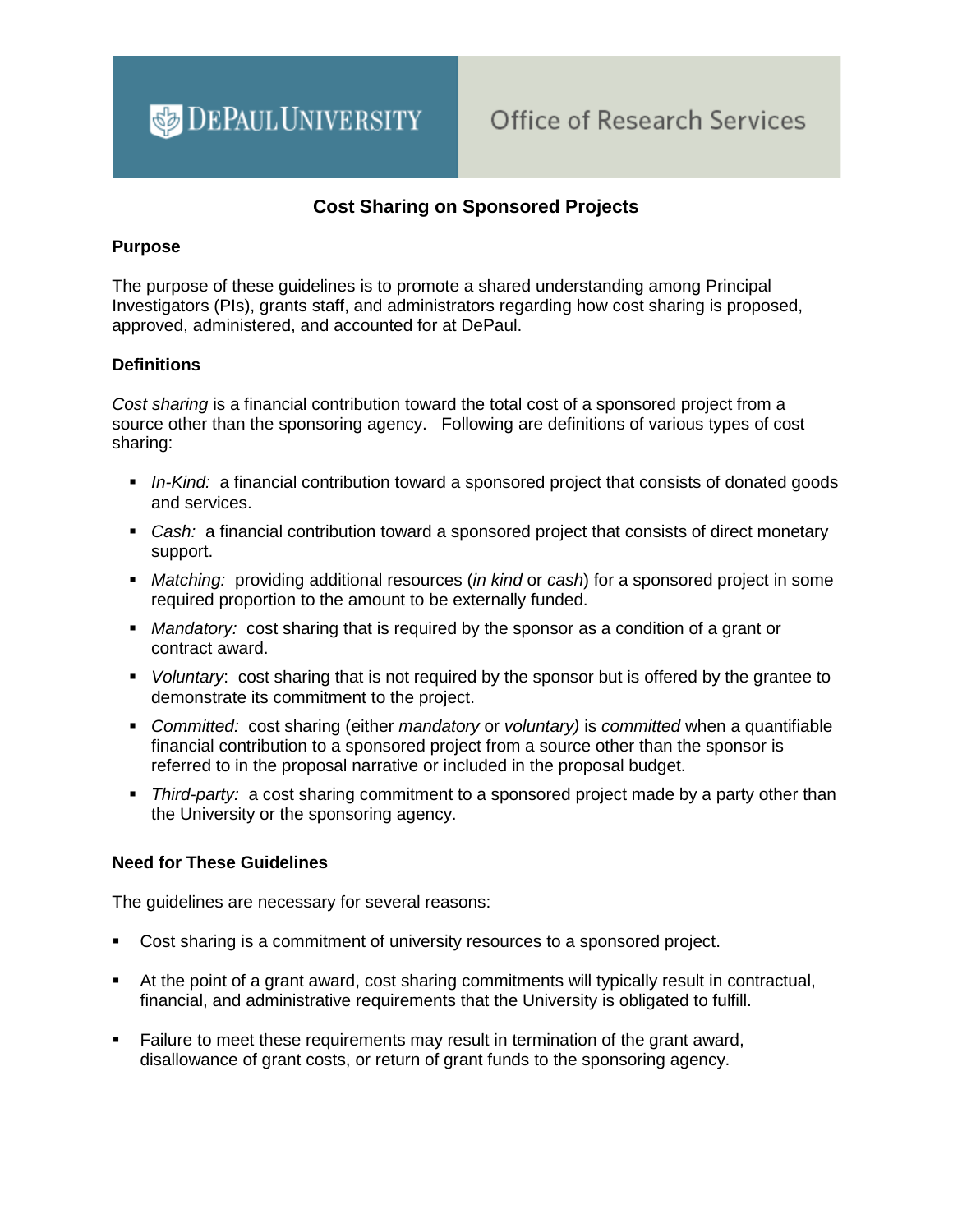### **When and to What Extent to Cost Share**

In determining when to cost share, the expectations of the sponsor are the key. Most sponsors state their expectations regarding cost sharing in their grant guidelines, RFP's, program descriptions, and other such documents, which should be carefully consulted. Cost sharing is appropriate when the sponsor clearly indicates that it is required, strongly encouraged, or a criterion for proposal review. In such cases, the cost sharing should be offered prudently, at a level that does not significantly exceed the stated expectations of the sponsor.

# **Financial Responsibility for Cost Sharing Commitments**

The dean or unit head who reviews a proposal containing cost sharing should carefully consider whether the necessary resources are available. **Any cost sharing commitment made in a proposal is the responsibility of the college, school, or other administrative unit that approves the commitment.** 

### **What Counts as Cost Sharing**

To count as cost sharing, a contribution MUST be:

- **•** Verifiable from university records.
- Claimed only once as cost sharing.
- Necessary and reasonable to accomplish the project.
- Allowable under the sponsor's guidelines.
- Spent during the project period.

To count as cost sharing, a contribution MAY NOT be:

- Already committed to another project as cost sharing.
- **•** Deemed an unallowable cost by the sponsor.
- **Federal funds being committed to another federal project.**
- Already recovered through indirect costs paid by the sponsor.

### Considerations for Specific Types of Expenses

*Indirect Costs* 

- When indirect costs (also known as Facilities & Administrative Costs) are paid by the sponsor, expenses typically recovered as indirect costs should not be included as cost sharing.
- If a sponsor does not pay indirect costs at DePaul's full negotiated rate, the difference may be cost shared if the sponsor allows it.
- Use of DePaul facilities should be cost shared only when a sponsor that does not pay indirect costs allows it, and when the facility costs are already clearly established, at rates that can be soundly documented.

#### *Equipment Costs*

• As a general rule, equipment costs may be included as cost sharing only if the equipment is being purchased specifically for the sponsored project.

### *Tuition Costs*

Tuition may be offered as cost sharing as long as: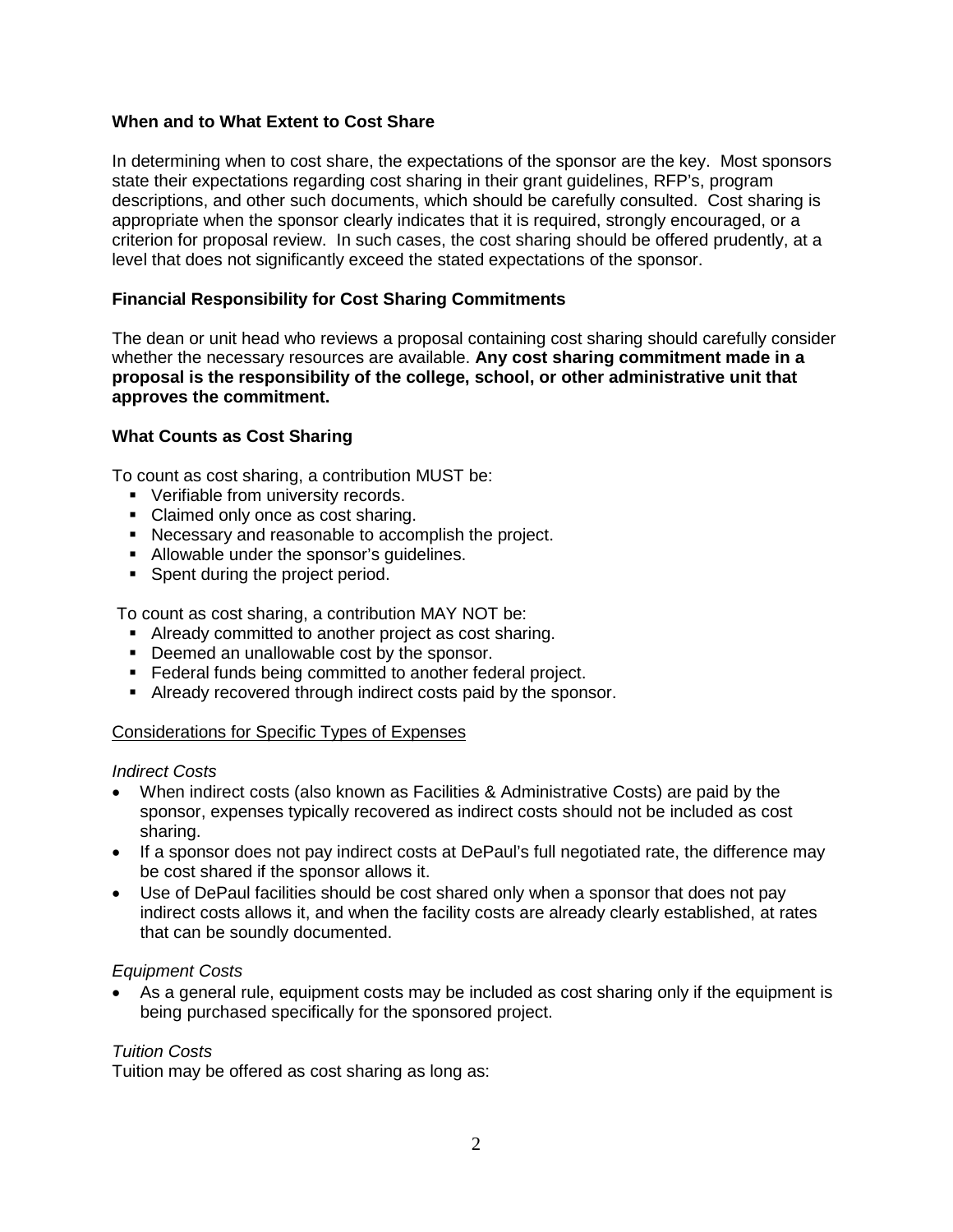- A college or other administrative unit commits to paying the unrecovered tuition costs, supplying the number of the account to which the tuition is to be charged.
- All fees associated with the tuition are accounted for--as a sponsor expense, as cost sharing, or as a student cost.

### *Other Grant Funds*

- Federal funds may not be committed to another federally sponsored project as cost sharing.
- Funds from privately sponsored grant awards may be cost shared if they meet the general guidelines for what counts as cost sharing (verifiable from university records, claimed only once as cost sharing).
- When necessary, pending proposals submitted to other sponsors may be referenced in a grant proposal so long as:
	- $\checkmark$  All pending funding referred to is clearly identified as such and not as committed cost sharing.
	- $\checkmark$  A disclaimer is included indicating that DePaul will not be responsible for supplying the additional funds if the pending proposals are not awarded.

# *Contributions by Third Parties*

Third party cost sharing may include items such as supplies and materials, personnel costs, volunteer services, and facilities costs, provided that:

- The value of the contributions can be readily determined and substantiated.
- The contributions are documented via a letter from the organization, signed by an authorized representative, that specifically commits them as cost sharing.

### **Proposals are not ready for submission until letters of commitment documenting any third-party cost sharing are on file in ORS.**

**If third-party cost sharing included in a grant proposal does not materialize, the school, college, or other administrative unit from which the proposal originated will be responsible for the full dollar amount.**

### **Approvals of Cost Sharing Commitments**

All cost sharing commitments must be included in the proposal budget and approved, as part of the proposal review and approval process, by the dean or other unit head responsible for providing the funds and/or resources to be used for cost sharing.

If fundraising will be needed to meet the cost sharing commitments, then the Senior VP for Advancement must also review and approve the proposal. In addition, the approval of the Provost's Office is required for proposals that include a total of \$300,000 or more in cost sharing. The Office of Research Services (ORS) will request this approval on behalf of the PI.

### **Allow 7 business days for proposal review if the budget includes \$300,000 or more in cost sharing, or if fundraising will be needed to meet the cost sharing commitments.**

**Proposals are not eligible for submission to the sponsor until all of the required internal approvals, along with letters of commitment for any third part cost sharing, are on file in ORS.**